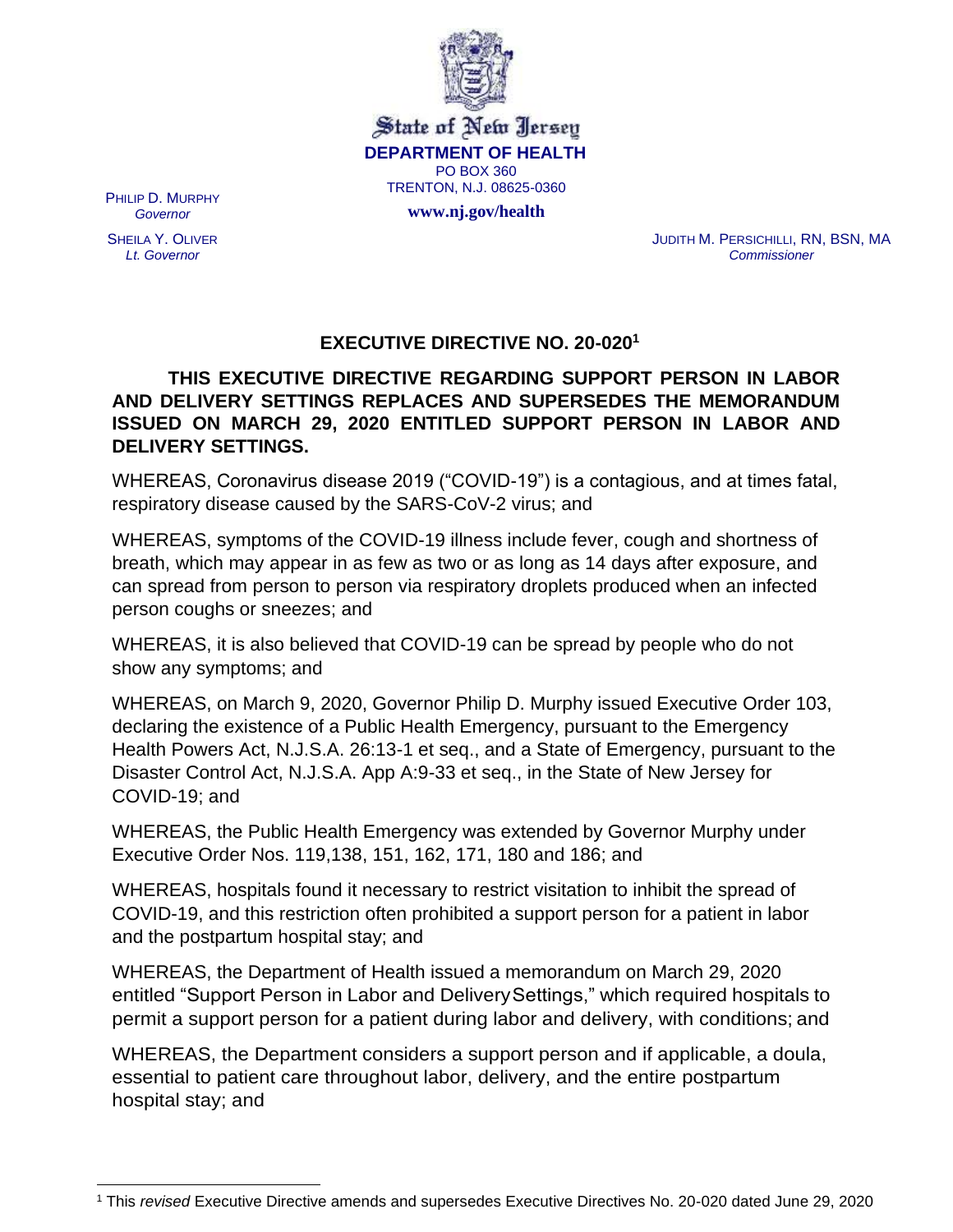WHEREAS, Governor Philip J. Murphy signed P.L. 2020, c.32 into law on May 15, 2020, which requires a hospital to permit a person to accompany a woman during childbirth.

NOW, THEREFORE, I, JUDITH PERSICHILLI, Commissioner of the Department of Health, pursuant to the powers afforded to me under the Emergency Health Powers Act, hereby ORDER and DIRECT the following:

- 1. Hospitals are required to allow at least one designated support person to be with a pregnant patient during labor, delivery, and the entire postpartum hospital stay.
	- a. The support person can be the patient's spouse, partner, sibling, or another person that they choose. This person will be the only support person allowed to be present during the patient's care. They may not transfer these duties to another person, or add additional support persons, unless the Hospital has determined that a sufficient amount of Personal Protective Equipment (PPE) is available to permit additional support persons.
	- b. This restriction must be explained to the patient in plain terms, upon arrival or, ideally, prior to arrivingat the hospital.
	- c. Hospital staff should ensure that patients fully understand this restriction, allowing them to decide who they wish to identify as their support person.
- 2. A doula, who is part of the patient's care team, is essential to patient care throughout labor, delivery, and the entire postpartum hospital stay and shall not count as a support person.
- 3. The support person(s) and doula must be asymptomatic for COVID-19. They must not be a suspected of or a confirmed positive for COVID-19 (with a molecular test less than 14 days after the result) even if asymptomatic.
	- a. Hospital staff must screen the support person(s) and doula for symptoms of COVID-19 (e.g., fever, cough, or shortness of breath), conduct a temperature check prior to entering the clinical area, and every twelve hours thereafter, and screen for potential exposures to individuals testing positive for COVID-19.
	- b. PPE must be given to and worn by the support person(s) and doula. Once in the labor and delivery unit, the support person(s) and doula must have extremely limited access to other areas of the hospital (except for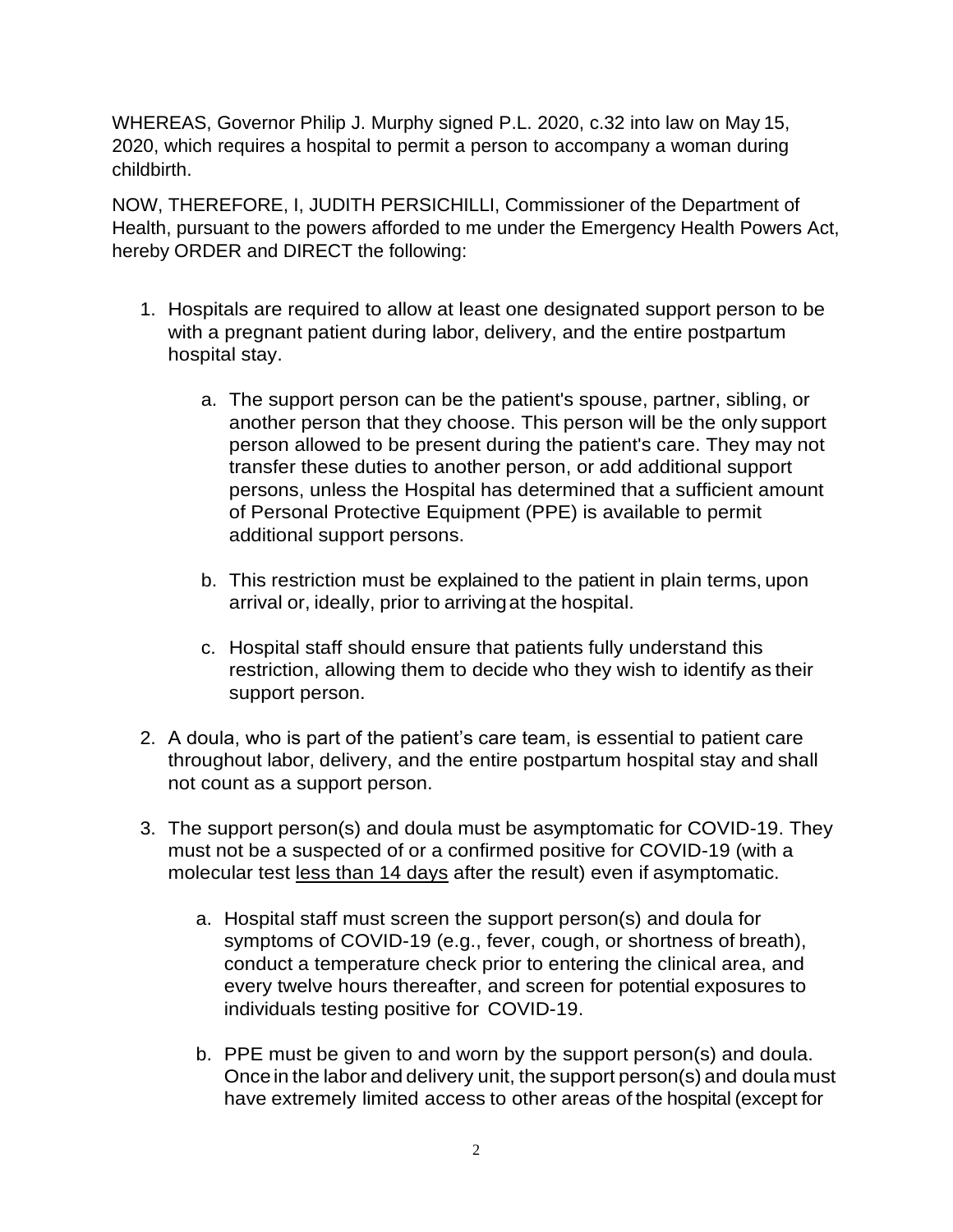the cafeteria and other open amenities for visitors) and mustnot be permitted to leave and re-enter the postpartum unit without being rescreened.

- 4. All pregnant patients shall be tested for COVID-19 (as defined herein) at the time they present at the facility, prior to admission to the labor and delivery unit or immediately upon admission; in order to assist the health care teams and inform clinical management in identifying the best care plan for the patients.
	- a. If a pregnant patient has a scheduled procedure, refer to the testing, preprocedure isolation, and other parameters set forth in Executive Directive 20-017 for surgical patients.
	- b. Hospitals are encouraged to follow the best practice "Recommendations of the New Jersey Perinatal Care During COVID-19 Work Group" as outlined by the New Jersey Health Care Quality Institute here[:](https://www.njhcqi.org/wp-content/uploads/2020/05/Recommendations-of-the-New-Jersey-Perinatal-Care-During-COVID-19-Work-Group-1.pdf) [https://www.njhcqi.org/wp-content/uploads/2020/05/Recommendations-of](https://www.njhcqi.org/wp-content/uploads/2020/05/Recommendations-of-the-New-Jersey-Perinatal-Care-During-COVID-19-Work-Group-1.pdf)[the-New-Jersey-Perinatal-Care-During-COVID-19-Work-Group-1.pdf](https://www.njhcqi.org/wp-content/uploads/2020/05/Recommendations-of-the-New-Jersey-Perinatal-Care-During-COVID-19-Work-Group-1.pdf)
	- c. If a pregnant person arrives for an unscheduled admission, at the time they present at the facility, prior to admission to the labor and delivery unit or immediately upon admission, the pregnant person should be treated as a person under investigation until testing results are obtained.
	- d. Retesting a person who has tested positive (including the pregnant person) in the last three months is not required if the person remains asymptomatic and has completed appropriate isolation as defined at: [https://www.cdc.gov/coronavirus/2019-ncov/hcp/disposition-in](https://www.cdc.gov/coronavirus/2019-ncov/hcp/disposition-in-)[home-patients.html](https://www.cdc.gov/coronavirus/2019-ncov/hcp/disposition-in-home-patients.html) and [https://www.cdc.gov/coronavirus/2019](https://www.cdc.gov/coronavirus/2019-ncov/community/strategy-discontinue-isolation.html) [ncov/community/strategy-discontinue-isolation.html.](https://www.cdc.gov/coronavirus/2019-ncov/community/strategy-discontinue-isolation.html) Such testing should be performed only if a clinician has the reasonable suspicion that the patient may be infectious for COVID-19.
	- e. Any specimen collection method (e.g. swab or saliva) is acceptable to fulfill the testing requirements of this directive. The test performed by the laboratory should be for viral detection, with a preference for nucleic acid amplification test (such as PCR). Only antigen tests that have received an **Emergency Use Authorization or approval from the United States Food and Drug Administration (FDA)** may be used to fulfill the requirements of this directive.
		- 1) All facilities that perform COVID-19 point of care tests (such as antigen tests) in their facilities must possess a federal Clinical Laboratory Improvement Amendment (CLIA) Certificate.